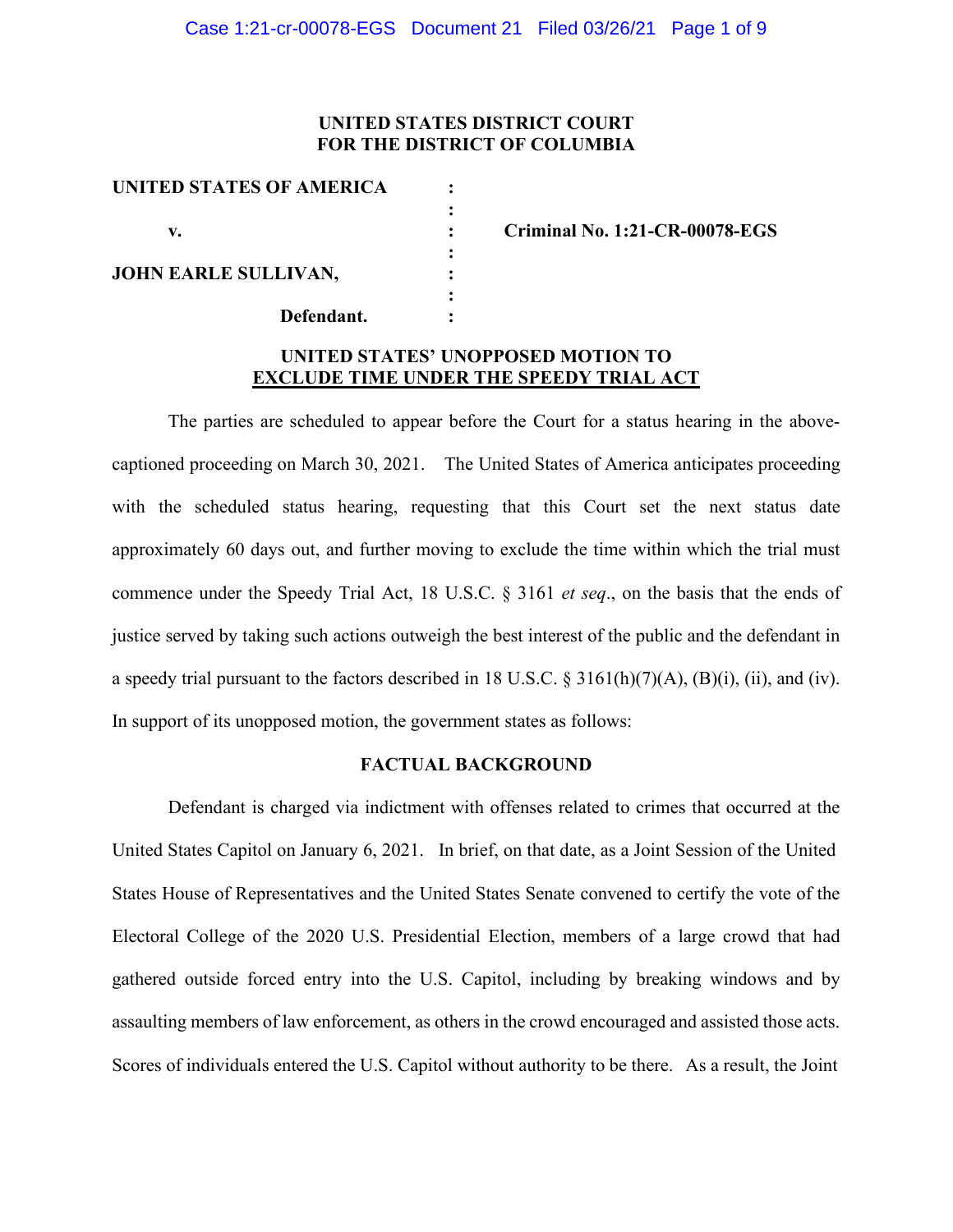### Case 1:21-cr-00078-EGS Document 21 Filed 03/26/21 Page 2 of 9

Session and the entire official proceeding of the Congress was halted until the Capitol Police, the Metropolitan Police Department, and other law enforcement agencies from the city and surrounding region were able to clear the Capitol of hundreds of unlawful occupants and ensure the safety of elected officials. This event in its entirety is hereinafter referred to as the "Capitol Attack."

The investigation and prosecution of the Capitol Attack will likely be one of the largest in American history, both in terms of the number of defendants prosecuted and the nature and volume of the evidence. Over 300 individuals have been charged in connection with the Capitol Attack. The investigation continues and the government expects that at least one hundred additional individuals will be charged. While most of the cases have been brought against individual defendants, the government is also investigating conspiratorial activity that occurred prior to and on January 6, 2021. The spectrum of crimes charged and under investigation in connection with the Capitol Attack includes (but is not limited to) trespass, engaging in disruptive or violent conduct in the Capitol or on Capitol grounds, destruction of government property, theft of government property, assaults on federal and local police officers, firearms offenses, civil disorder, obstruction of an official proceeding, possession and use of destructive devices, and conspiracy.

Defendants charged and under investigation come from throughout the United States, and a combined total of over 900 search warrants have been executed in almost all fifty states and the District of Columbia. Multiple law enforcement agencies were involved in the response to the Capitol Attack, which included officers and agents from U.S. Capitol Police, the District of Columbia Metropolitan Police Department, the Federal Bureau of Investigation, the Department of Homeland Security, the Bureau of Alcohol, Tobacco, Firearms and Explosives, the United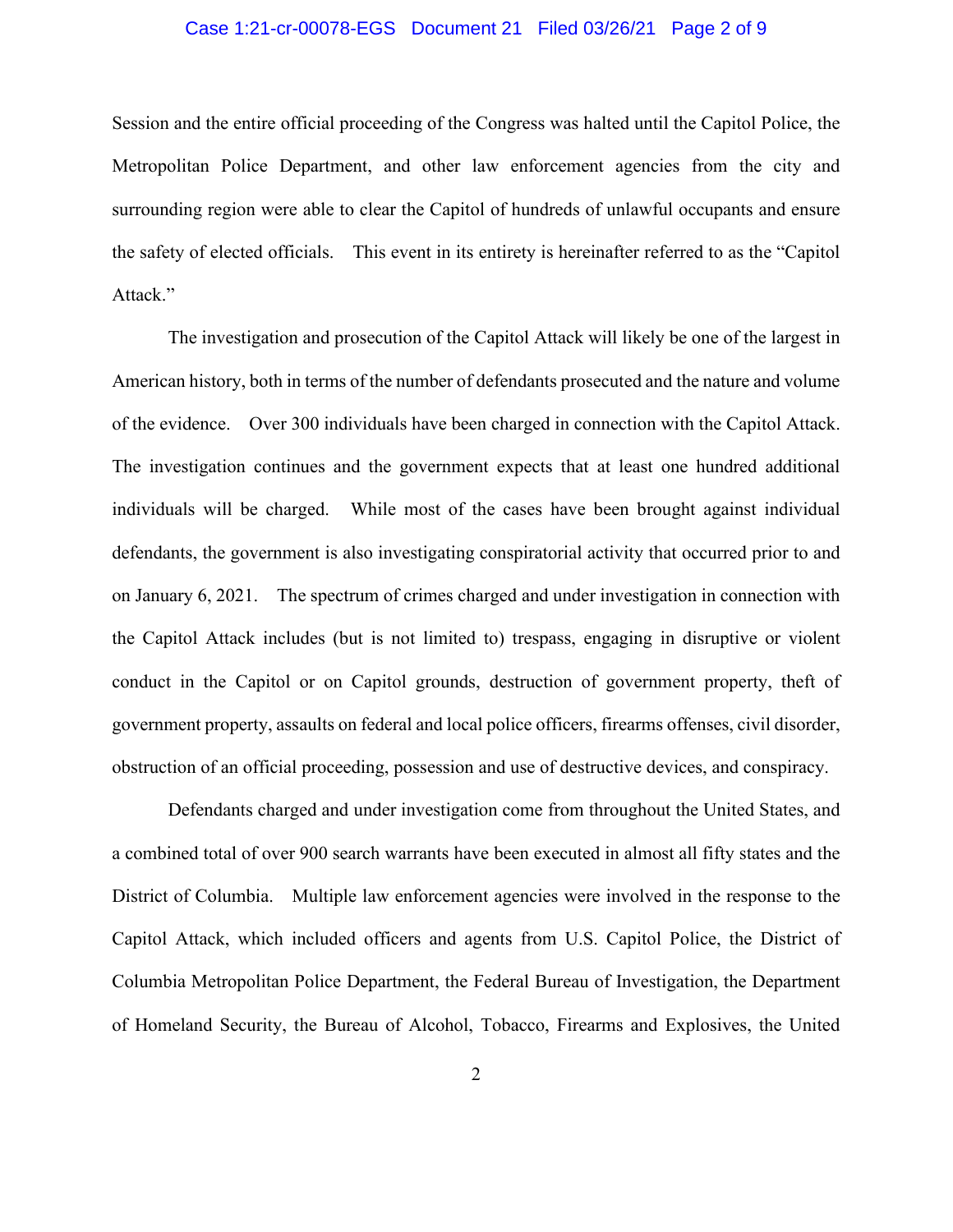#### Case 1:21-cr-00078-EGS Document 21 Filed 03/26/21 Page 3 of 9

States Secret Service, the United States Park Police, the Virginia State Police, the Arlington County Police Department, the Prince William County Police Department, the Maryland State Police, the Montgomery County Police Department, the Prince George's County Police Department, and the New Jersey State Police. Documents and evidence accumulated in the Capitol Attack investigation thus far include: (a) more than 15,000 hours of surveillance and bodyworn camera footage from multiple law enforcement agencies; (b) approximately 1,600 electronic devices; (c) the results of hundreds of searches of electronic communication providers; (d) over 210,000 tips, of which a substantial portion include video, photo and social media; and (e) over 80,000 reports and 93,000 attachments related to law enforcement interviews of suspects and witnesses and other investigative steps. As the Capitol Attack investigation is still on-going, the number of defendants charged and the volume of potentially discoverable materials will only continue to grow. In short, even in cases involving a single defendant, the volume of discoverable materials is likely to be significant.

The United States is aware of and takes seriously its obligations pursuant to Federal Rule of Criminal Procedure 16 and Local Criminal Rule 5.1(a), the provisions of *Brady v. Maryland*, 373 U.S. 83, 87 (1963), *Giglio v. United States*, 405 U.S. 150, 153-54 (1972), and the Jencks Act, 18 U.S.C. § 3500. Accordingly, the government, in consultation with the Federal Public Defender, is developing a comprehensive plan for handling, tracking, processing, reviewing and producing discovery across the Capitol Attack cases. Under the plan, the discovery most directly and immediately related to pending charges in cases involving detained defendants will be provided within the next thirty to sixty days. Cases that do not involve detained defendants will follow thereafter. Such productions will also be supplemented on an on-going basis. In the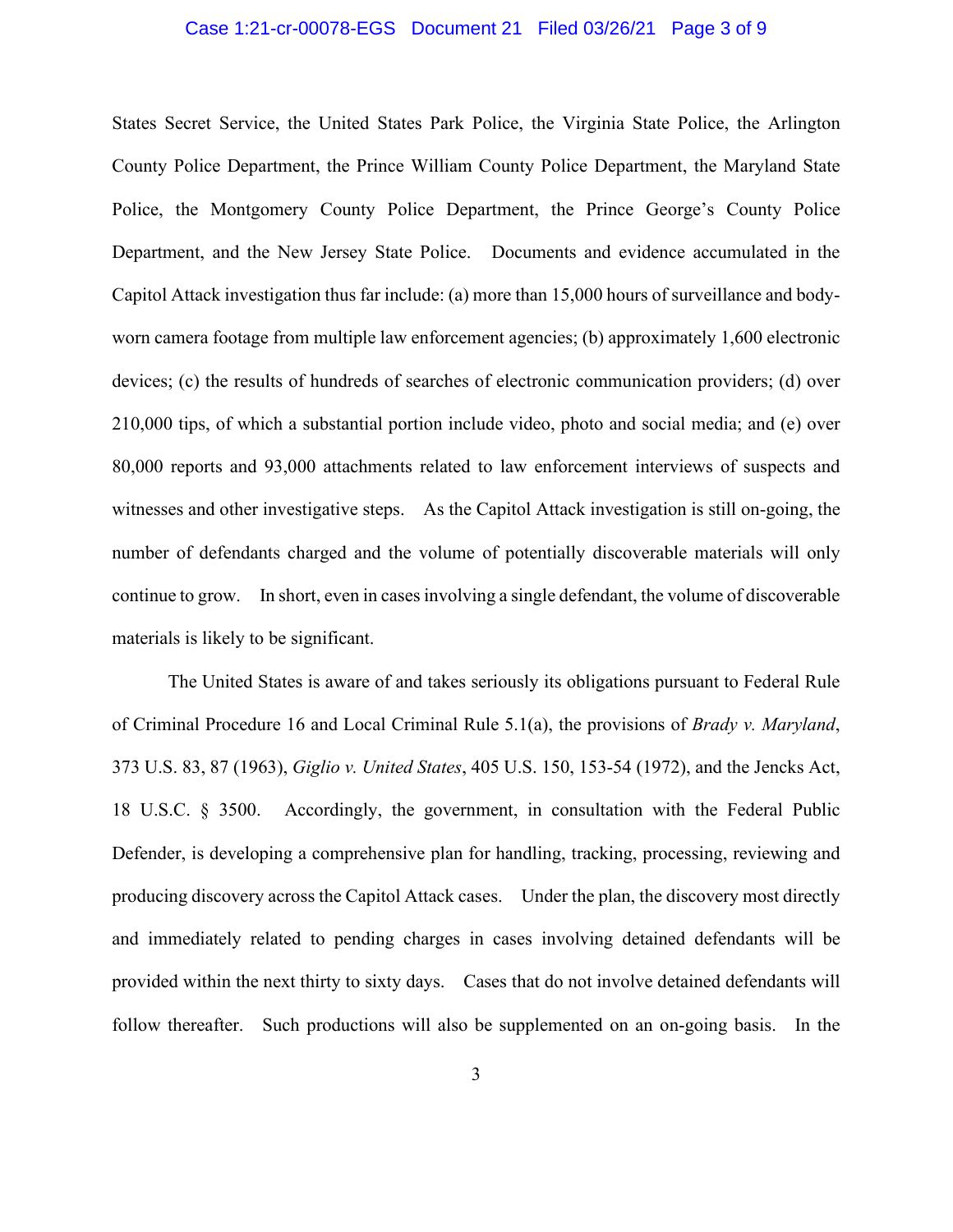### Case 1:21-cr-00078-EGS Document 21 Filed 03/26/21 Page 4 of 9

longer term, the plan will include a system for storing, organizing, searching, producing and/or making available voluminous materials such as those described above in a manner that is workable for both the government and hundreds of defendants. This latter portion of the plan will require more time to develop and implement, including further consultation with the Federal Public Defender.

Defendant in this case is charged with violations of 18 U.S.C.  $\S 231(a)(3) \& 2$  (any act to obstruct, impede, or interfere with any fireman or law enforcement officer lawfully engaged in the lawful performance of his official duties incident to and during the commission of a civil disorder which in any way or degree obstructs, delays, or adversely affects the performance of any federally protected function); 18 U.S.C. §§ 1512(c)(2) & 2 (corruptly obstructing, influencing, or impeding any official proceeding, or attempting to do so); 18 U.S.C.  $\S$  1752(a)(1) and (2) (knowingly entering or remaining in any restricted building or grounds without lawful authority, or knowingly, and with intent to impede or disrupt the orderly conduct of Government business or official functions, engaging in disorderly or disruptive conduct); and 40 U.S.C. § 5104(e)(2)(D) and (G) (willfully and knowingly engaging in disorderly or disruptive conduct, at any place in the Grounds or in any of the Capitol Buildings with the intent to impede, disrupt, or disturb the orderly conduct of a session of Congress or either House of Congress, or the orderly conduct in that building of any deliberations of either House of Congress). In this case, the government has already provided defense counsel with preliminary discovery, including charging documents, screenshots of the defendant from relevant video footage, 302s, a video of the defendant's interview, videos provided by the defendant to the FBI, subpoena productions from some of the defendant's digital accounts, media interviews given by the defendant, open-source articles about the defendant, open-source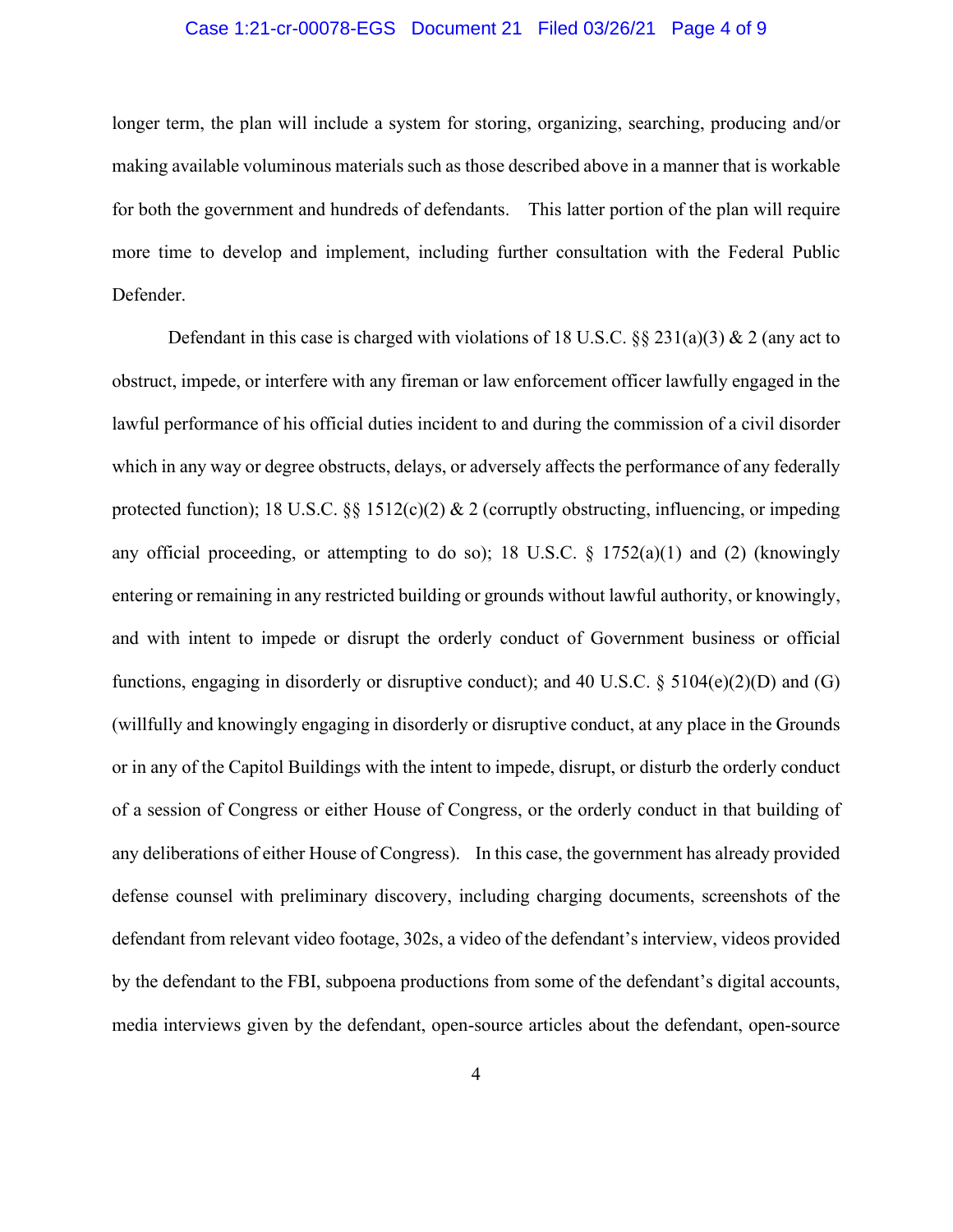#### Case 1:21-cr-00078-EGS Document 21 Filed 03/26/21 Page 5 of 9

video footage of events relating to the attack on the Speaker's Lobby doorway, law enforcement database reports on the defendant, and numerous social media videos and postings from the defendant's accounts on Facebook, Instagram, Youtube, Twitter, and Periscope.

#### **ARGUMENT**

Pursuant to the Speedy Trial Act, an indictment charging an individual with the commission of an offense generally must be filed within thirty days from the date on which such individual was arrested or served with a summons in connection with such charges. 18 U.S.C. § 3161(a). Further, as a general matter, in any case in which a plea of not guilty is entered, a defendant charged in an information or indictment with the commission of an offense must commence within seventy days from the filing date (and making public) of the information or indictment, or from the date the defendant has appeared before a judicial officer of the court in which such charge is pending, whichever date last occurs. 18 U.S.C.  $\S 3161(c)(1)$ .

Section 3161(h) of the Speedy Trial Act sets forth certain periods of delay which the Court must exclude from the computation of time within which a trial must commence. As is relevant to this motion for a continuance, pursuant to subsection  $(h)(7)(A)$ , the Court must exclude:

Any period of delay resulting from a continuance granted by any judge on his own motion or at the request of the defendant or his counsel or at the request of the attorney for the Government, if the judge granted such continuance on the basis of his findings that the ends of justice served by taking such action outweigh the best interest of the public and the defendant in a speedy trial.

18 U.S.C. § 3161(h)(7)(A). This provision further requires the Court to set forth its reasons for finding that that any ends-of-justice continuance is warranted. *Id.* Subsection (h)(7)(B) sets forth a non-exhaustive list factors that the Court must consider in determining whether to grant an ends-of-justice continuance, including: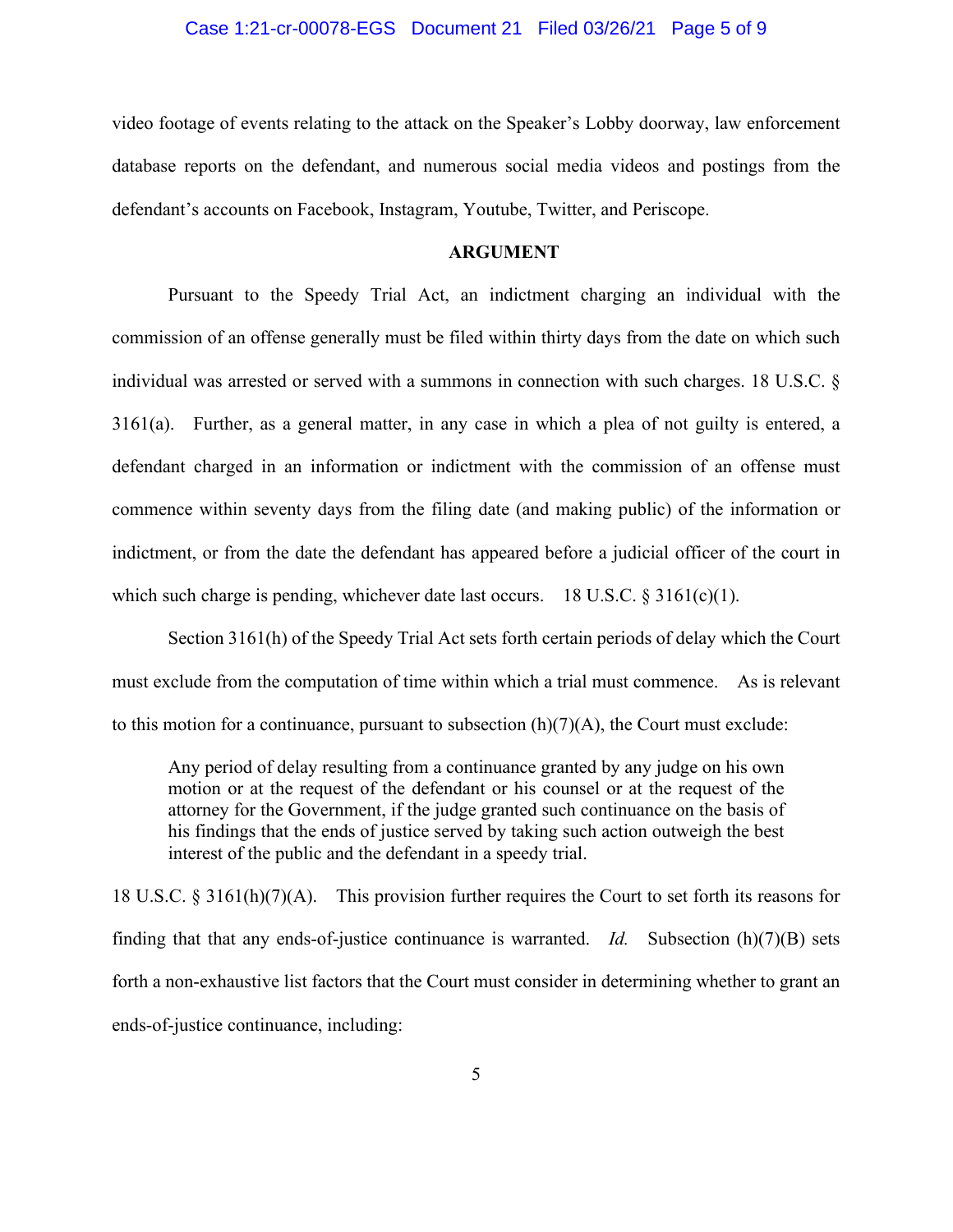- (i) Whether the failure to grant such a continuance in the proceeding would be likely to make a continuation of such proceeding impossible, or result in a miscarriage of justice.
- (ii) Whether the case is so unusual or so complex, due to the number of defendants, the nature of the prosecution, or the existence of novel questions of fact or law, that it is unreasonable to expect adequate preparation for pretrial proceedings or for the trial itself within the time limits established by this section. . . .
- (iv) Whether the failure to grant such a continuance in a case which, taken as a whole, is not so unusual or so complex as to fall within clause (ii), would deny the defendant reasonable time to obtain counsel, would unreasonably deny the defendant or the Government continuity of counsel, or would deny counsel for the defendant or the attorney for the Government the reasonable time necessary for effective preparation, taking into account the exercise of due diligence.

18 U.S.C. § 3161(h)(7)(B)(i)(ii) and (iv). Importantly, "[i]n setting forth the statutory factors that justify a continuance under subsection (h)(7), Congress twice recognized the importance of adequate pretrial preparation time." *Bloate v. United States*, 559 U.S. 196, 197 (2010) (*citing*  $§3161(h)(7)(B)(ii), (B)(iv)).$ 

An interests of justice finding is within the discretion of the Court. *See, e.g., United States v. Rojas-Contreras*, 474 U.S. 231, 236 (1985); *United States v. Hernandez*, 862 F.2d 17, 24 n.3 (2d Cir. 1988). "The substantive balancing underlying the decision to grant such a continuance is entrusted to the district court's sound discretion." *United States v. Rice*, 746 F.3d 1074 (D.C. Cir. 2014).

In this case, an ends-of-justice continuance is warranted under 18 U.S.C.  $\S 3161(h)(7)(A)$ based on the factors described in 18 U.S.C. § 3161(h)(7)(B)(i)(ii) and (iv). As described above, the Capitol Attack is likely the most complex investigation ever prosecuted by the Department of Justice. Developing a system for storing and searching, producing and/or making available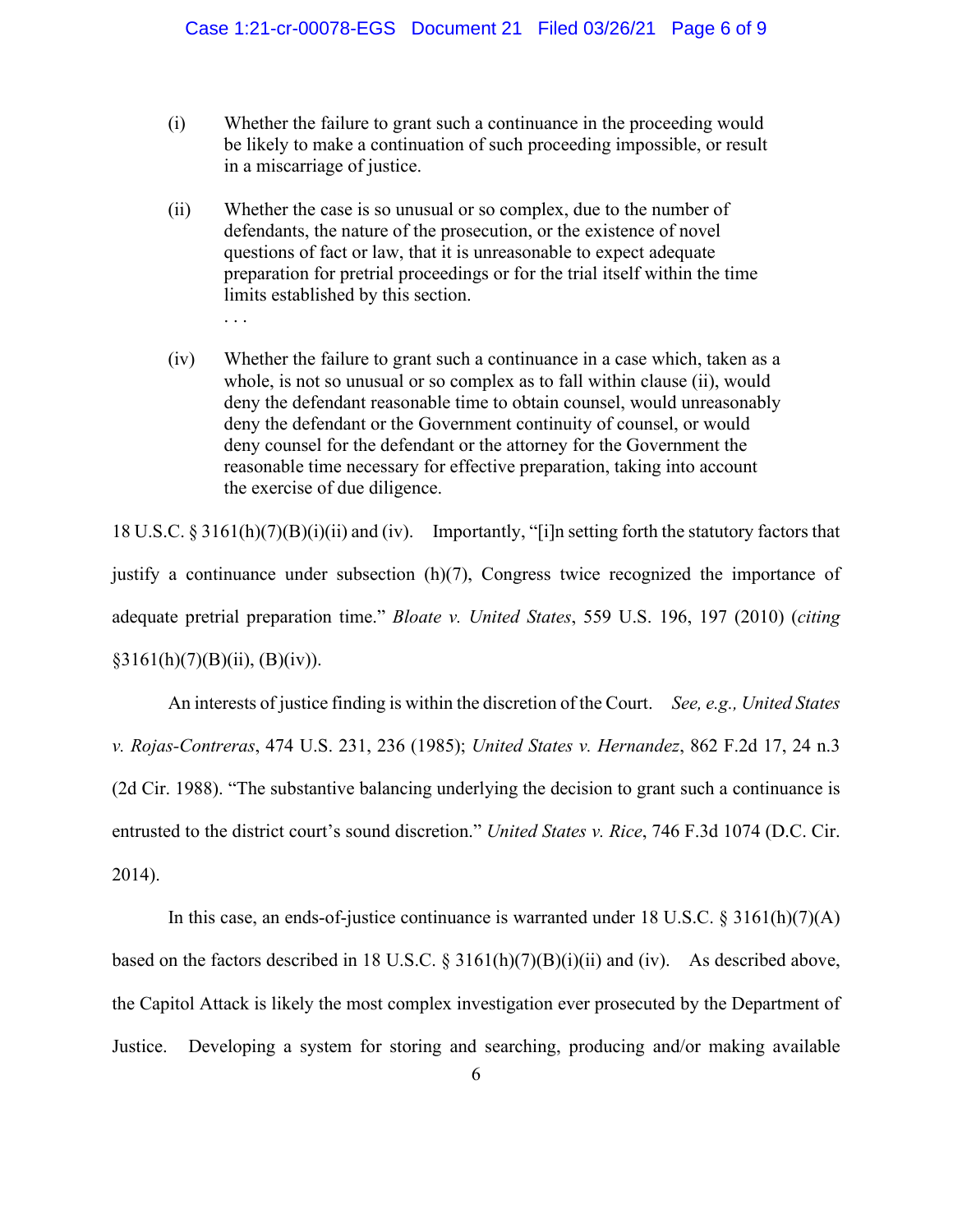### Case 1:21-cr-00078-EGS Document 21 Filed 03/26/21 Page 7 of 9

voluminous materials accumulated across hundreds of investigations, and ensuring that such system will be workable for both the government and defense, will take time. Even after a system generally agreeable to the government and the Federal Public Defender is designed and implemented, likely through the use of outside vendors, it will take time to load, process, search and review discovery materials. Further adding to production and review times, certain sensitive materials may require redaction or restrictions on dissemination, and other materials may need to be filtered for potentially privileged information before they can be reviewed by the prosecution.

The need for reasonable time to organize, produce, and review voluminous discovery is among multiple pretrial preparation grounds that Courts of Appeals have routinely held sufficient to grant continuances and exclude the time under the Speedy Trial Act. *See, e.g., United States v. Bikundi*, 926 F.3d 761, 777-78 (D.C. Cir. 2019) (upholding ends-of-justice continuances totaling 18 months in two co-defendant health care fraud and money laundering conspiracy case, in part because the District Court found a need to "permit defense counsel and the government time to both produce discovery and review discovery"); *United States v. Bell*, 925 F.3d 362, 374 (7<sup>th</sup> Cir. 2019) (upholding two-month ends-of-justice continuance in firearm possession case, over defendant's objection, where five days before trial a superseding indictment with four new counts was returned, "1,000 pages of new discovery materials and eight hours of recordings" were provided, and the government stated that "it needed more than five days to prepare to try [the defendant] on the new counts"); *United States v. Vernon*, 593 F. App'x 883, 886 (11th Cir. 2014) (District court did not abuse its broad discretion in case involving conspiracy to commit wire and mail fraud by granting two ends-of-justice continuances due to voluminous discovery); *United States v. Gordon*, 710 F.3d 1124, 1157-58 (10<sup>th</sup> Cir. 2013) (upholding ends-of-justice continuance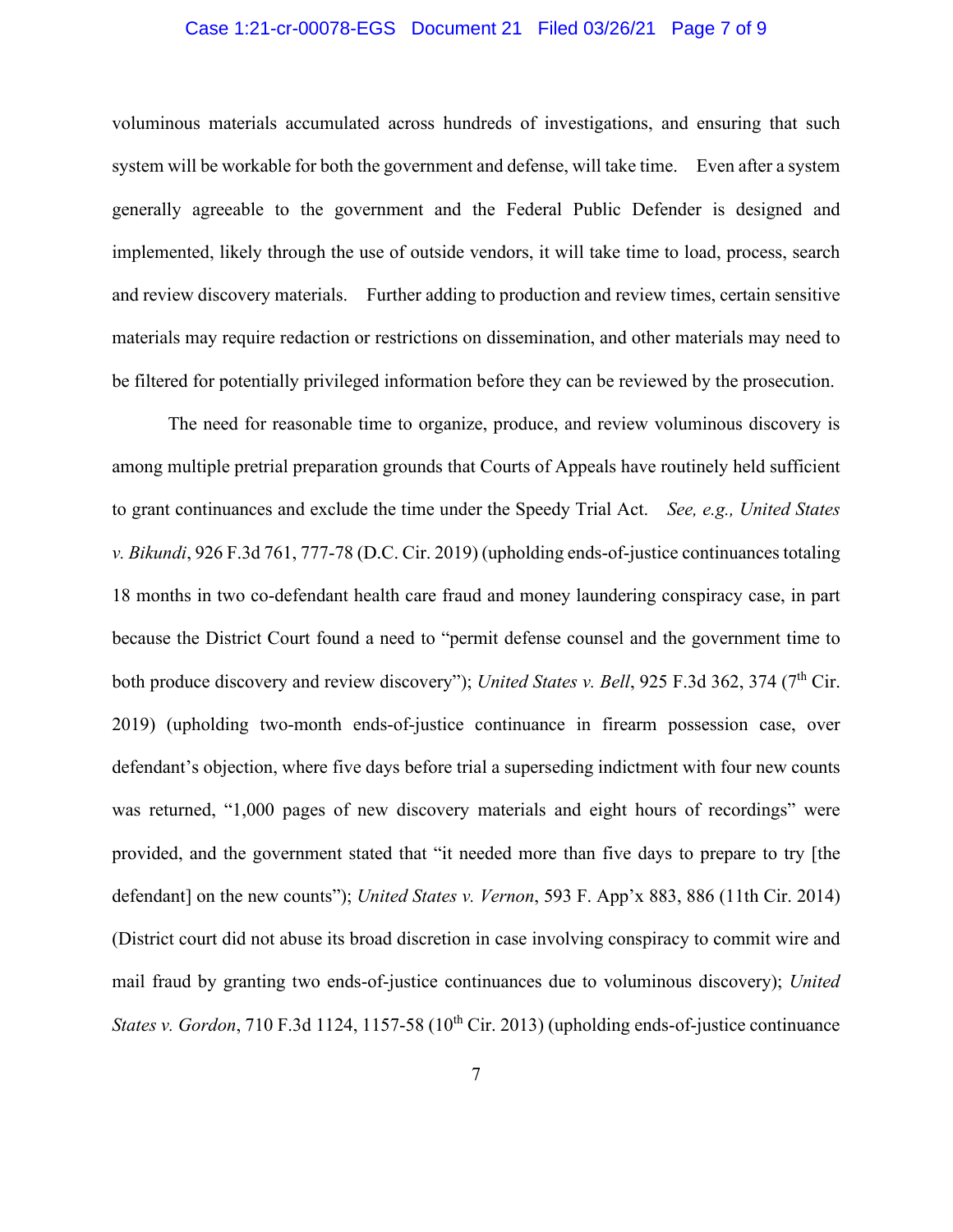### Case 1:21-cr-00078-EGS Document 21 Filed 03/26/21 Page 8 of 9

of ten months and twenty-four days in case involving violation of federal securities laws, where discovery included "documents detailing the hundreds financial transactions that formed the basis for the charges" and "hundreds and thousands of documents that needs to be catalogued and separated, so that the parties could identify the relevant ones") (internal quotation marks omitted); *United States v. Lewis*, 611 F.3d 1172, 1177-78 (9<sup>th</sup> Cir. 2010) (upholding ninety-day ends-ofjustice continuance in case involving international conspiracy to smuggle protected wildlife into the United States, where defendant's case was joined with several co-defendants, and there were on-going investigations, voluminous discovery, a large number of counts, and potential witnesses from other countries); *United States v. O'Connor*, 656 F.3d 630, 640 (7<sup>th</sup> Cir. 2011) (upholding ends-of-justice continuances totaling five months and twenty days in wire fraud case that began with eight charged defendants and ended with a single defendant exercising the right to trial, based on "the complexity of the case, the magnitude of the discovery, and the attorneys' schedules").

In sum, due to the number of individuals currently charged across the Capitol Attack investigation and the nature of those charges, the on-going investigation of many other individuals, the volume and nature of potentially discoverable materials, and the reasonable time necessary for effective preparation by all parties taking into account the exercise of due diligence, the failure to grant such a continuance in this proceeding would be likely to make a continuation of this proceeding impossible, or result in a miscarriage of justice. Accordingly, the ends of justice served by granting a request for a continuance outweigh the best interest of the public and the defendant in a speedy trial.

Government counsel notified the defense of the filing of this motion, and counsel consents to the motion.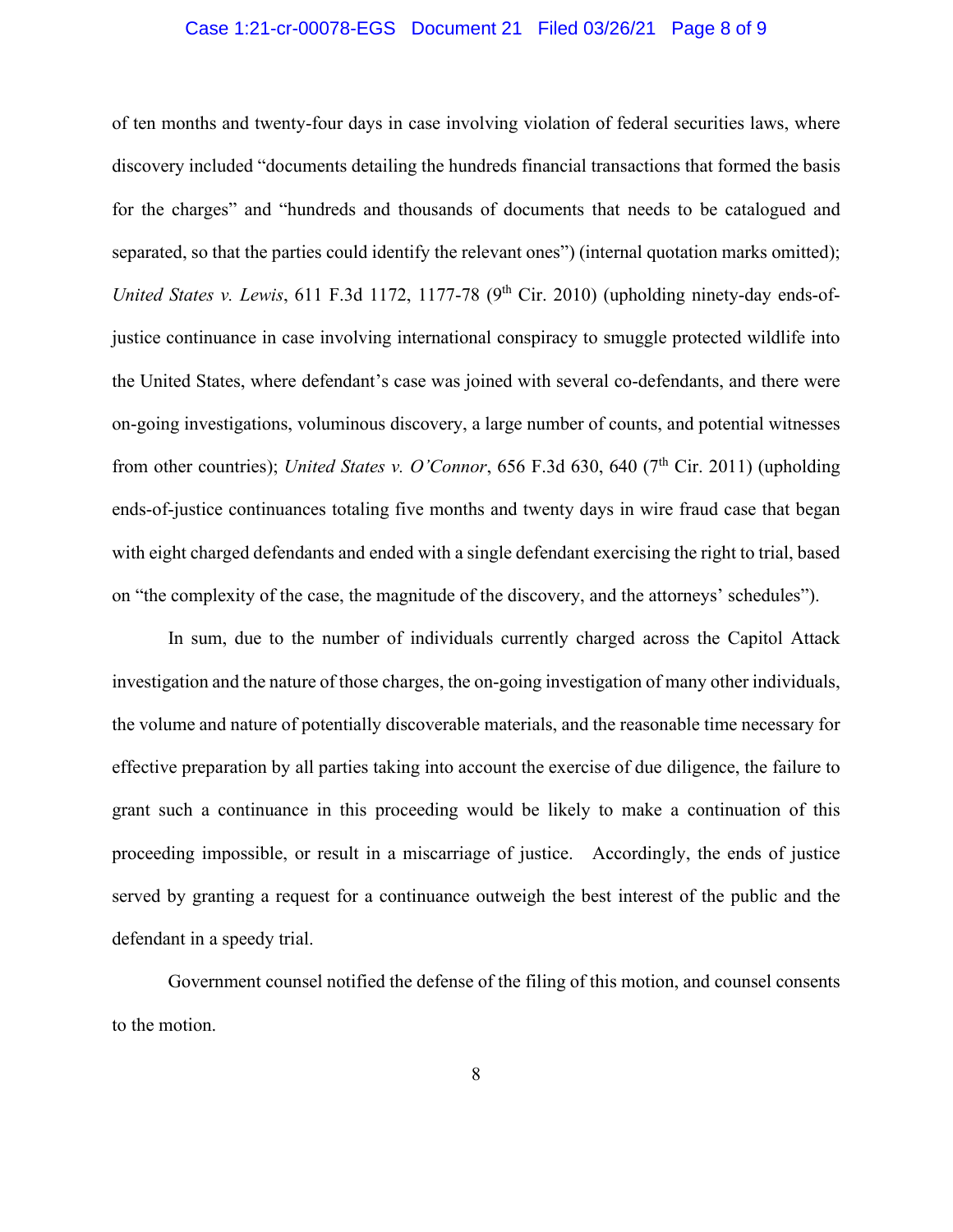### Case 1:21-cr-00078-EGS Document 21 Filed 03/26/21 Page 9 of 9

WHEREFORE, the government respectfully requests that this Court set a status hearing approximately 60 days from the March 30, 2021 status hearing and grant the unopposed motion to exclude the time – accounting for those approximately 60 days – within which the trial must commence under the Speedy Trial Act, 18 U.S.C. § 3161 *et seq*., on the basis that the ends of justice served by taking such actions outweigh the best interest of the public and the defendant in a speedy trial pursuant to the factors described in 18 U.S.C. § 3161(h)(7)(A), (B)(i), (ii), and (iv).

Respectfully submitted,

CHANNING D. PHILLIPS Acting United States Attorney D.C. Bar No. 415793

By:

CANDICE C. WONG Assistant United States Attorney D.C. Bar No. 990903 555 Fourth Street, N.W., Room 4816 Washington, DC 20530 Candice.wong@usdoj.gov (202) 252-7849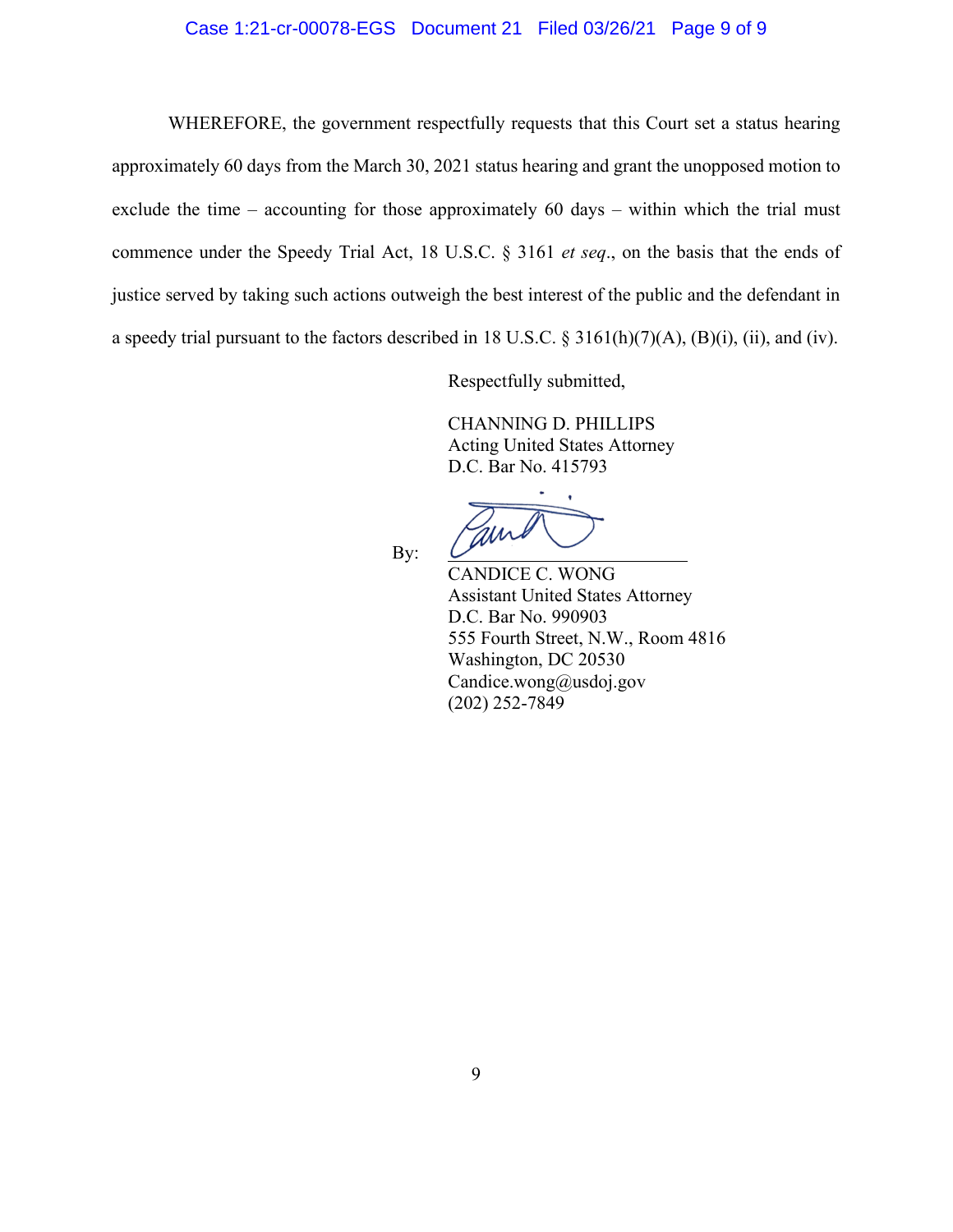# **UNITED STATES DISTRICT COURT FOR THE DISTRICT OF COLUMBIA**

| <b>UNITED STATES OF AMERICA</b> |  |
|---------------------------------|--|
|                                 |  |
| v.                              |  |
|                                 |  |
| <b>JOHN EARLE SULLIVAN</b>      |  |
|                                 |  |
| Defendant.                      |  |
|                                 |  |

**v. : Criminal No. 1:21-CR-00078-EGS** 

#### **ORDER**

Based upon the representations in the United States' Unopposed Motion to Exclude Time Under the Speedy Trial Act, and upon consideration of the entire record, the Court makes the following findings:

Defendant is charged via indictment with offenses related to crimes that occurred at the United States Capitol on January 6, 2021. In brief, on that date, as a Joint Session of the United States House of Representatives and the United States Senate convened to certify the vote of the Electoral College of the 2020 U.S. Presidential Election, members of a large crowd that had gathered outside forced entry into the U.S. Capitol, including by breaking windows and by assaulting members of law enforcement, as others in the crowd encouraged and assisted those acts. Scores of individuals entered the U.S. Capitol without authority to be there. As a result, the Joint Session and the entire official proceeding of the Congress was halted until the Capitol Police, the Metropolitan Police Department, and other law enforcement agencies from the city and surrounding region were able to clear the Capitol of hundreds of unlawful occupants and ensure the safety of elected officials. This event in its entirety is hereinafter referred to as the "Capitol Attack."

The investigation and prosecution of the Capitol Attack will likely be one of the largest in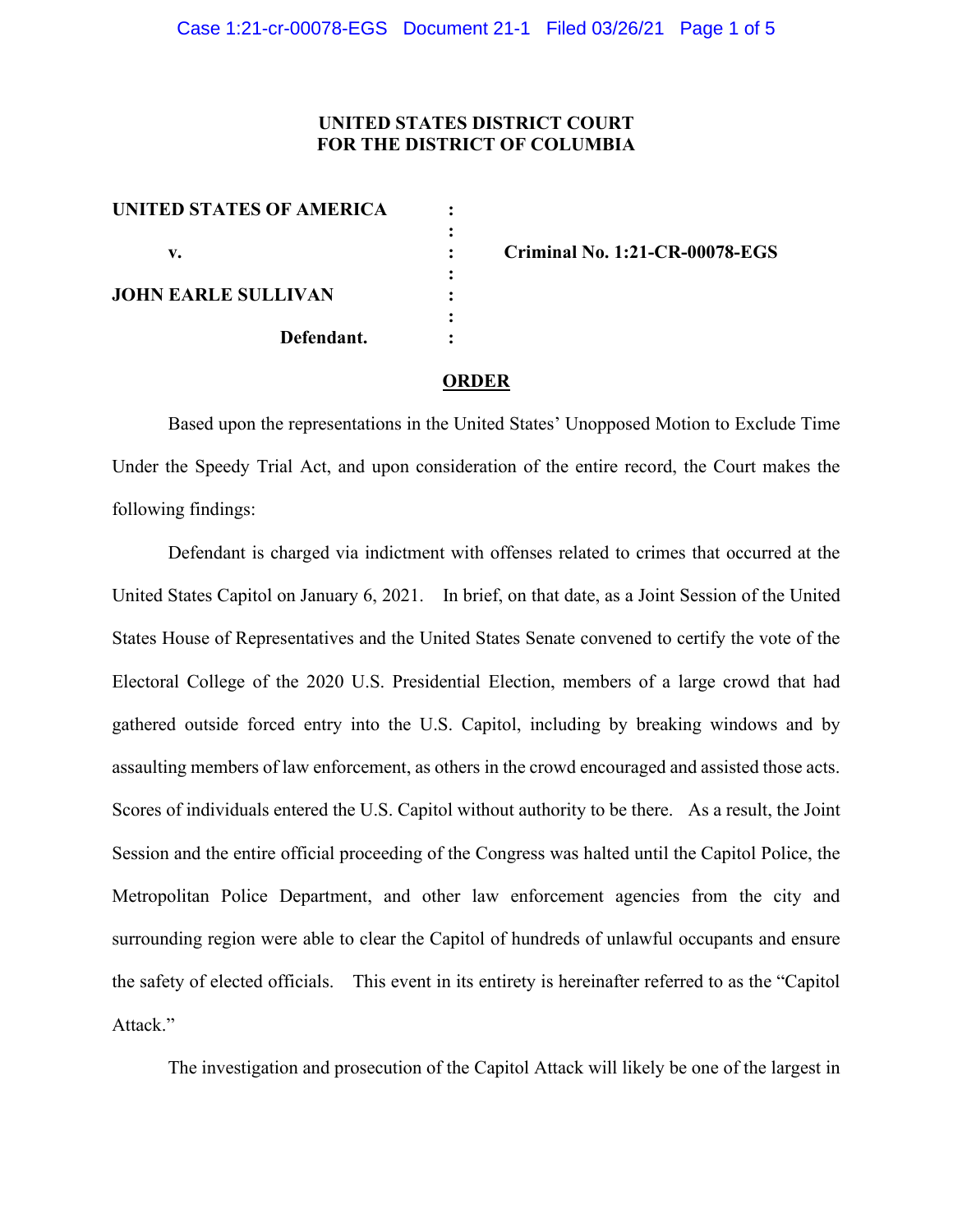### Case 1:21-cr-00078-EGS Document 21-1 Filed 03/26/21 Page 2 of 5

American history, both in terms of the number of defendants prosecuted and the nature and volume of the evidence. Over 300 individuals have been charged in connection with the Capitol Attack. The investigation continues and the government expects that at least one hundred additional individuals will be charged. While most of the cases have been brought against individual defendants, the government is also investigating conspiratorial activity that occurred prior to and on January 6, 2021. The spectrum of crimes charged and under investigation in connection with the Capitol Attack includes (but is not limited to) trespass, engaging in disruptive or violent conduct in the Capitol or on Capitol grounds, destruction of government property, theft of government property, assaults on federal and local police officers, firearms offenses, civil disorder, obstruction of an official proceeding, possession and use of destructive devices, and conspiracy.

Defendants charged and under investigation come from throughout the United States, and a combined total of over 900 search warrants have been executed in almost all fifty states and the District of Columbia. Multiple law enforcement agencies were involved in the response to the Capitol Attack, which included officers and agents from U.S. Capitol Police, the District of Columbia Metropolitan Police Department, the Federal Bureau of Investigation, the Department of Homeland Security, the Bureau of Alcohol, Tobacco, Firearms and Explosives, the United States Secret Service, the United States Park Police, the Virginia State Police, the Arlington County Police Department, the Prince William County Police Department, the Maryland State Police, the Montgomery County Police Department, the Prince George's County Police Department, and the New Jersey State Police. Documents and evidence accumulated in the Capitol Attack investigation thus far include: (a) more than 15,000 hours of surveillance and bodyworn camera footage from multiple law enforcement agencies; (b) approximately 1,600 electronic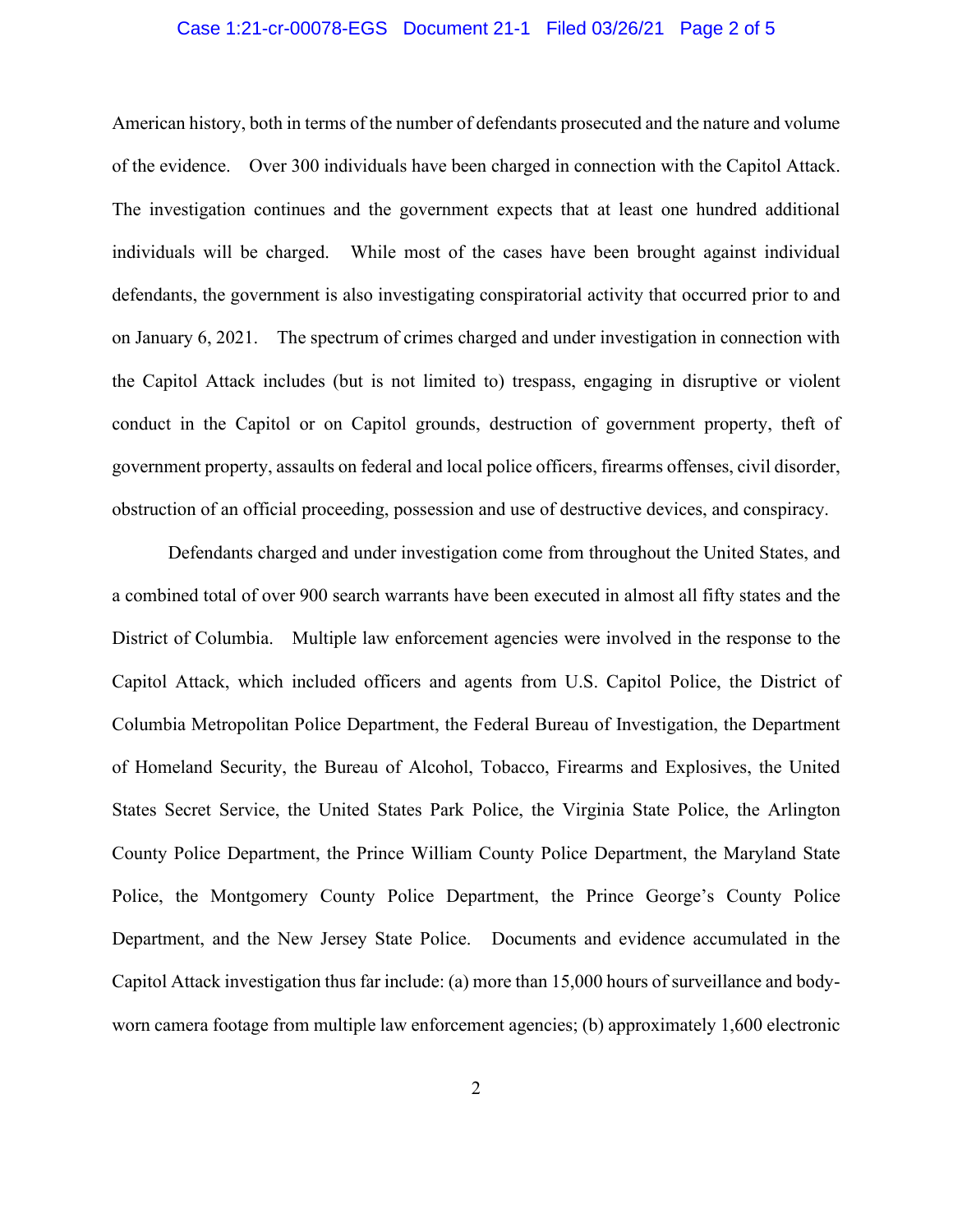### Case 1:21-cr-00078-EGS Document 21-1 Filed 03/26/21 Page 3 of 5

devices; (c) the results of hundreds of searches of electronic communication providers; (d) over 210,000 tips, of which a substantial portion include video, photo and social media; and (e) over 80,000 reports and 93,000 attachments related to law enforcement interviews of suspects and witnesses and other investigative steps. As the Capitol Attack investigation is still on-going, the number of defendants charged and the volume of potentially discoverable materials will only continue to grow. In short, even in cases involving a single defendant, the volume of discoverable materials is likely to be significant.

The government, in consultation with the Federal Public Defender, is developing a comprehensive plan for handling, tracking, processing, reviewing and producing discovery across the Capitol Attack cases. Under the plan, the discovery most directly and immediately related to pending charges in cases involving detained defendants will be provided within the next thirty to sixty days. Cases that do not involve detained defendants will follow thereafter. Such productions will also be supplemented on an on-going basis. In the longer term, the plan will include a system for storing, organizing, searching, producing and/or making available voluminous materials such as those described above in a manner that is workable for both the government and hundreds of defendants. This latter portion of the plan will require more time to develop and implement, including further consultation with the Federal Public Defender.

In this case, an ends-of-justice continuance is warranted under 18 U.S.C. § 3161(h)(7)(A) based on the factors described in 18 U.S.C.  $\S 3161(h)(7)(B)(i)(ii)$  and (iv). As described above, the Capitol Attack is likely the most complex investigation ever prosecuted by the Department of Justice. Developing a system for storing and searching, producing and/or making available voluminous materials accumulated across hundreds of investigations, and ensuring that such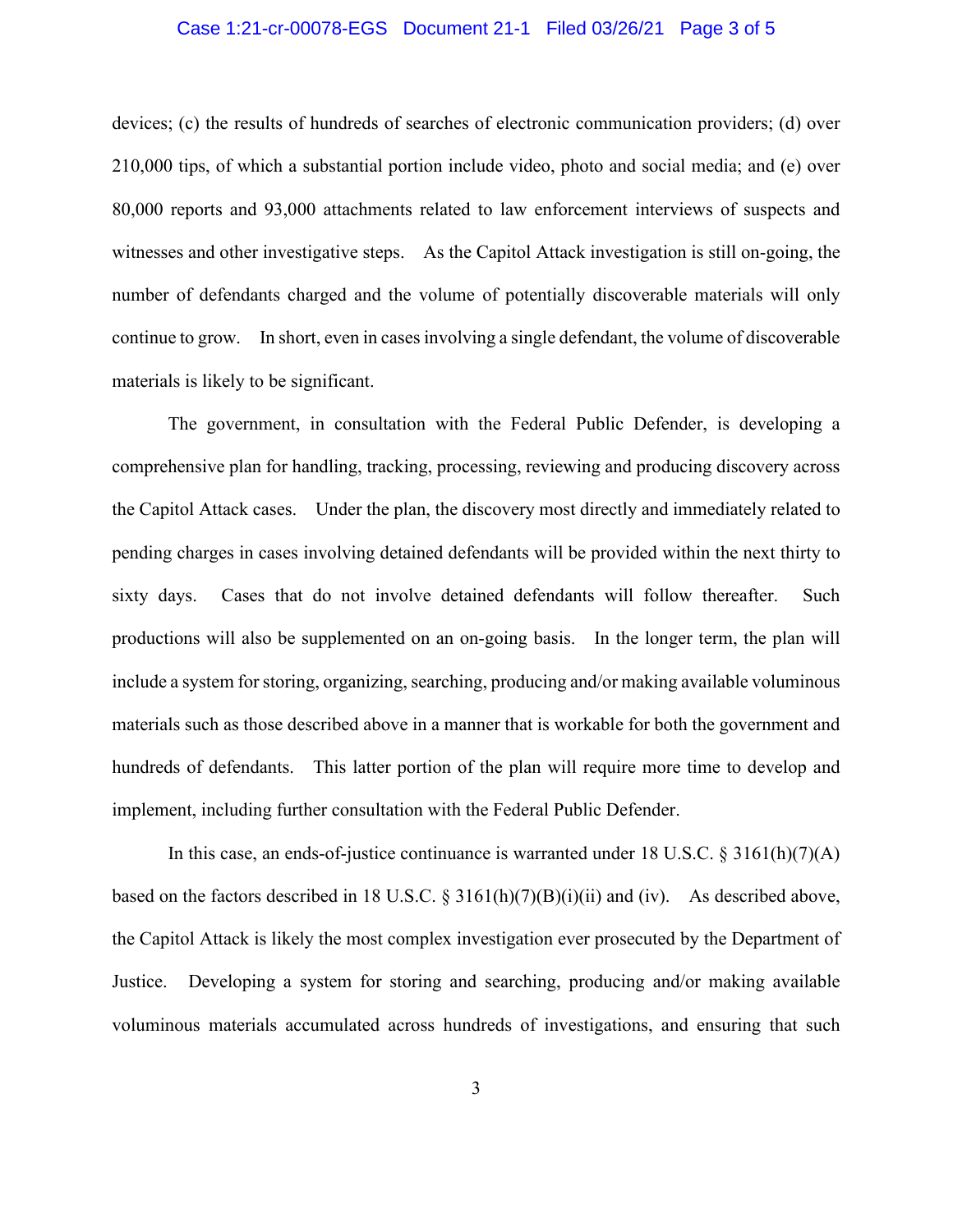### Case 1:21-cr-00078-EGS Document 21-1 Filed 03/26/21 Page 4 of 5

system will be workable for both the government and defense, will take time. Even after a system generally agreeable to the government and the Federal Public Defender is designed and implemented, likely through the use of outside vendors, it will take time to load, process, search and review discovery materials. Further adding to production and review times, certain sensitive materials may require redaction or restrictions on dissemination, and other materials may need to be filtered for potentially privileged information before they can be reviewed by the prosecution.

In sum, due to the number of individuals currently charged across the Capitol Attack investigation and the nature of those charges, the on-going investigation of many other individuals, the volume and nature of potentially discovery materials, and the reasonable time necessary for effective preparation by all parties taking into account the exercise of due diligence, the failure to grant such a continuance in this proceeding would be likely to make a continuation of this proceeding impossible, or result in a miscarriage of justice. Accordingly, the ends of justice served by granting a request for a continuance outweigh the best interest of the public and the defendant in a speedy trial.

Therefore, it is this  $\_\_\_\_\_\$  day of  $\_\_\_\_\_\_$ , 2021,

**ORDERED** that the United States' Unopposed Motion to Exclude Time Under the Speedy Trial Act, is hereby GRANTED; it is further

**ORDERED** that this proceeding is continued to , 2021, at

; and it is further

**ORDERED** that the time period from the date of this Order through and including the date of the next hearing is hereby excluded from the computation of time within which a trial